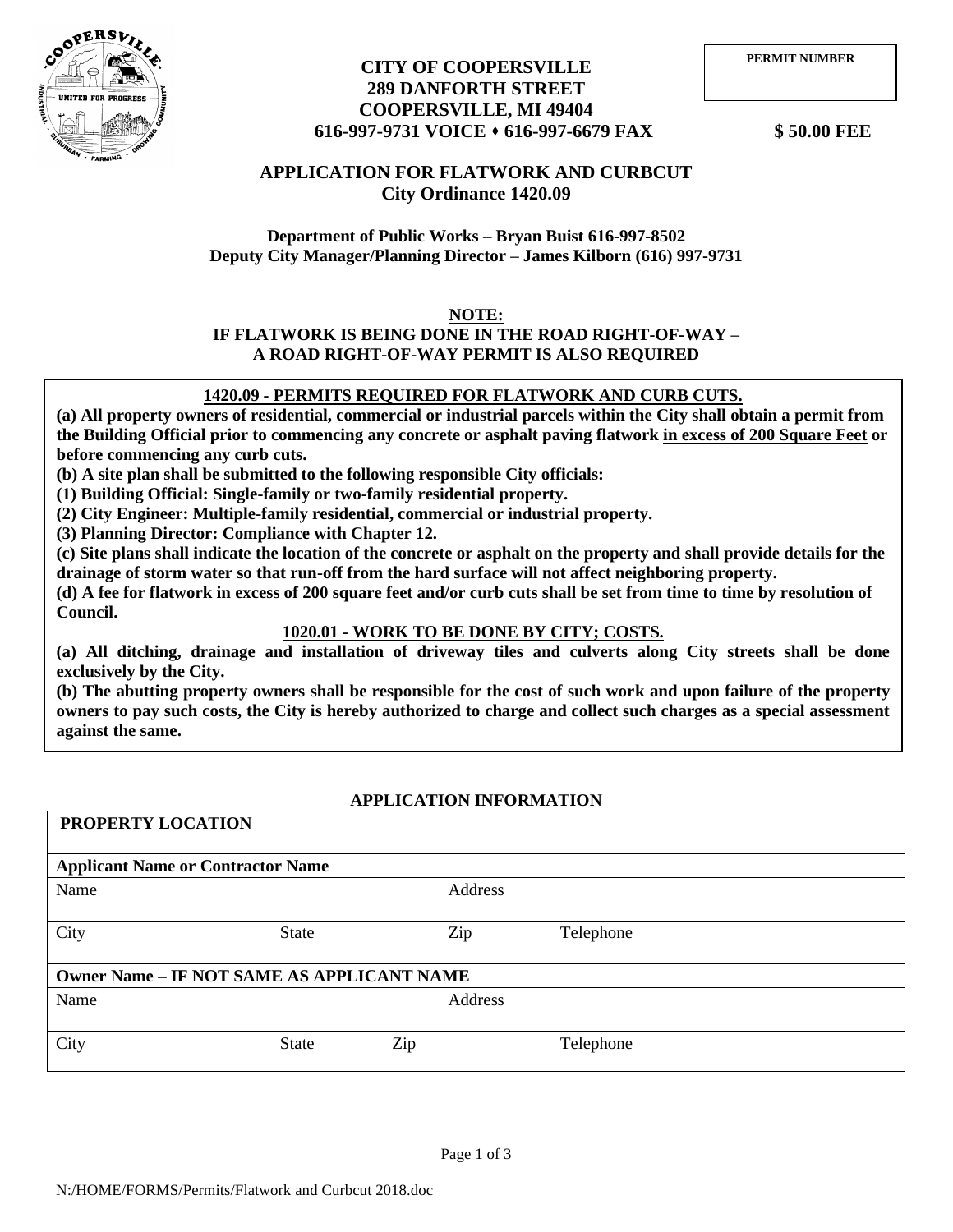#### **PROJECT INFORMATION**

| Residential<br>New Construction<br>Commercial<br>Re-Construction                                                 |  |  |  |  |  |  |  |  |  |  |
|------------------------------------------------------------------------------------------------------------------|--|--|--|--|--|--|--|--|--|--|
| If yes is ROW Permit Attached? Yes $\Box$ No $\Box$<br>Is ROW Permit Also Required?<br>$\overline{N_{0}}$<br>Yes |  |  |  |  |  |  |  |  |  |  |
| Sidewalk 6" sand subbase $\&$ 4" of concrete (minimum requirement)                                               |  |  |  |  |  |  |  |  |  |  |
| Driveway 4" sand subbase $\& 6$ " of concrete (minimum requirement, including sidewalk area of drive)            |  |  |  |  |  |  |  |  |  |  |
| Curb Cut                                                                                                         |  |  |  |  |  |  |  |  |  |  |
| $Other-Description$                                                                                              |  |  |  |  |  |  |  |  |  |  |
| Completion of Page 3 – Site Plan/Plot Plan or Attachment                                                         |  |  |  |  |  |  |  |  |  |  |
|                                                                                                                  |  |  |  |  |  |  |  |  |  |  |

I HEREBY CERTIFY THAT THE PROPOSED WORK IS AUTHORIZED BY THE OWNER OF RECORD AND THAT I HAVE BEEN AUTHORIZED BY THE OWNER TO MAKE THIS APPLICATION AS HIS/HER AUTHORIZED AGENT, AND WE AGREE TO CONFORM TO ALL APPLICABLE LAWS OF THE STATE OF MICHIGAN. ALL INFORMATION SUBMITTED ON THIS APPLICATION IS ACCURATE TO THE BEST OF MY KNOWLEDGE.

SIGNATURE OF APPLICANT DATE

| <b>FOR OFFICE USE ONLY</b>                       |                    |                                                                                          |             |  |  |  |  |  |  |  |
|--------------------------------------------------|--------------------|------------------------------------------------------------------------------------------|-------------|--|--|--|--|--|--|--|
|                                                  | <b>REQUIRED</b>    | <b>APPROVED/DENIED</b>                                                                   | <b>DATE</b> |  |  |  |  |  |  |  |
| <b>BUILDING REVIEW</b>                           | $\square$ YES      |                                                                                          |             |  |  |  |  |  |  |  |
|                                                  | $\square$ NO       |                                                                                          |             |  |  |  |  |  |  |  |
| PLANNING/ZONING                                  | $\blacksquare$ YES |                                                                                          |             |  |  |  |  |  |  |  |
| <b>APPROVAL</b>                                  | $\square$ NO       |                                                                                          |             |  |  |  |  |  |  |  |
| <b>CITY ENGINEER REVIEW</b>                      | $\square$ YES      |                                                                                          |             |  |  |  |  |  |  |  |
|                                                  | $\square$ NO       |                                                                                          |             |  |  |  |  |  |  |  |
| <b>DPW SUPERINTENDENT</b>                        | $\blacksquare$ YES | <b>INITIAL</b>                                                                           |             |  |  |  |  |  |  |  |
| <b>REVIEW/APPROVAL</b>                           | $\square$ NO       |                                                                                          |             |  |  |  |  |  |  |  |
| <b>DPW SUPERINTENDENT</b>                        | $\blacksquare$ YES | <b>FINAL</b>                                                                             |             |  |  |  |  |  |  |  |
| <b>REVIEW/APPROVAL</b>                           | $\square$ NO       |                                                                                          |             |  |  |  |  |  |  |  |
|                                                  |                    | Comments PLEASE CALL BRYAN BUIST AT (616) 293-0256 FOR FORM INSPECTIONS BEFORE POURING   |             |  |  |  |  |  |  |  |
| <b>CONCRETE.</b>                                 |                    |                                                                                          |             |  |  |  |  |  |  |  |
|                                                  |                    |                                                                                          |             |  |  |  |  |  |  |  |
|                                                  |                    |                                                                                          |             |  |  |  |  |  |  |  |
| <b>Planning Director</b>                         |                    |                                                                                          |             |  |  |  |  |  |  |  |
|                                                  |                    | Date <b>Date Date Date Date Date Date Date Date Date Date Date Date Date Date Date D</b> |             |  |  |  |  |  |  |  |
| <b>Department of Public Works Superintendent</b> |                    |                                                                                          |             |  |  |  |  |  |  |  |
| Signature                                        |                    | Date                                                                                     |             |  |  |  |  |  |  |  |
|                                                  |                    |                                                                                          |             |  |  |  |  |  |  |  |